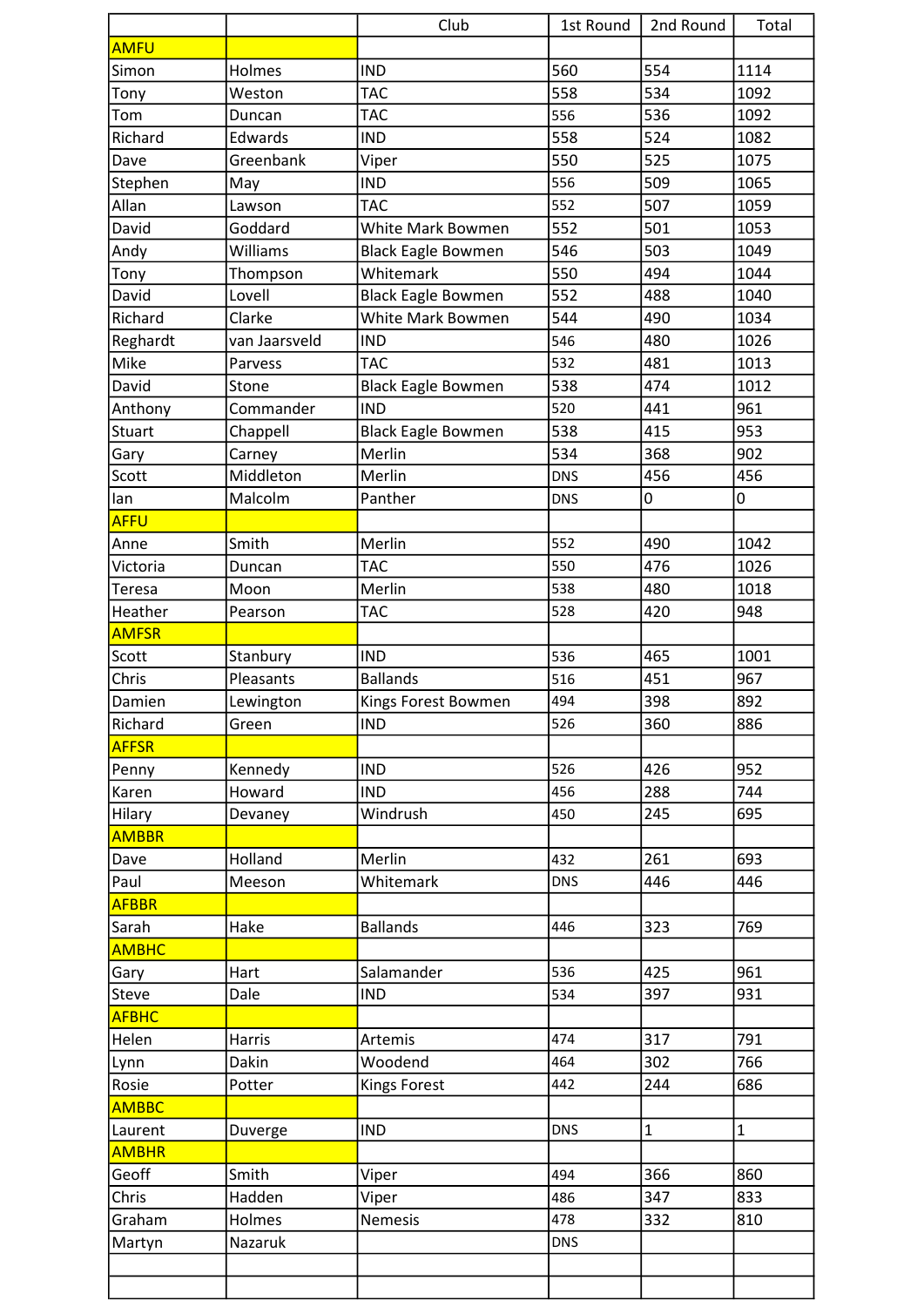|              |                | Club                      | 1st Round  | 2nd Round  | Total |
|--------------|----------------|---------------------------|------------|------------|-------|
| <b>AMBU</b>  |                |                           |            |            |       |
| Jim          | Metcalfe       | <b>Wrekin Archers</b>     | 554        | 535        | 1089  |
| Dan          | Rae            | <b>Kings Forest</b>       | 556        | 529        | 1085  |
| Matthew      | Farnham        | Long Eaton                | 554        | 508        | 1062  |
| lan          | Cope           | <b>Black Eagle Bowmen</b> | 556        | 505        | 1061  |
| Karl         | <b>Bowles</b>  | <b>Black Eagle Bowmen</b> | 542        | 511        | 1053  |
| Ron          | Potter         | <b>Kings Forest</b>       | 552        | 474        | 1026  |
| <b>AFBU</b>  |                |                           |            |            |       |
| Sarah        | Cope           | <b>Black Eagle Bowmen</b> | 522        | 432        | 954   |
| Kay          | Farnham        | Long Eaton                | 530        | 381        | 911   |
| <b>AMBL</b>  |                |                           |            |            |       |
| Paul         | Wooliscroft    | Artemis                   | 530        | 409        | 939   |
| <b>AFBL</b>  |                |                           |            |            |       |
| Liz          | Holmes         | Nemesis                   | 496        | 332        | 828   |
| <b>AMAFB</b> |                |                           |            |            |       |
| lan          | Evans          | Windrush                  | 448        | 276        | 724   |
| Mark         | Hitchman       | Windrush                  | 430        | 273        | 703   |
| Stuart       | Oldman         | <b>Black Eagle Bowmen</b> | 340        | 210        | 550   |
| Paul         | Dakin          | Merlin                    | <b>DNS</b> |            | 0     |
| Gary         | Panter         | Merlin                    | <b>DNS</b> |            | 0     |
| <b>AFAFB</b> |                |                           |            |            |       |
| Bela         | De Freitas     | <b>Black Eagle Bowmen</b> | 398        | 160        | 558   |
| Joy          | Rudge          | White Mark Bowmen         | 324        | 192        | 516   |
| <b>AMTRB</b> |                |                           |            |            |       |
| Mark         | Hodgson        | Viper                     | 490        | 315        | 805   |
| John         | Allen          | Viper                     | 476        | 315        | 791   |
| Phil         | Huburn-King    | Long Eaton                | 446        | 293        | 739   |
| Roger        | Sleight        | <b>IND</b>                | 482        | 242        | 724   |
| Keith        | Dolman         | Merlin                    | 484        | 227        | 711   |
| Rick         | Preece         | <b>IND</b>                | 410        | 244        | 654   |
| Mike         | Cullen         | <b>Black Eagle Bowmen</b> | 406        | 188        | 594   |
| Kevin        | <b>Britton</b> | <b>Black Eagle Bowmen</b> | <b>DNS</b> |            | 0     |
| <b>AFTRB</b> |                |                           |            |            |       |
| Lesley       | Sleight        | <b>IND</b>                | 422        | 264        | 686   |
| Julie        | Hodgson        | Viper                     | 432        | 233        | 665   |
| Becca        | Leach          | <b>Black Eagle Bowmen</b> | <b>DNS</b> | 128        | 128   |
| <b>AMLB</b>  |                |                           |            |            |       |
| lan          | Watkins        | Windrush                  | 410        | 266        | 676   |
| <b>Brian</b> | <b>Simcox</b>  | <b>IND</b>                | 388        | 219        | 607   |
| Dominic      | Healey         | Panther                   | 378        | 170        | 548   |
| Alastair     | Wren           | <b>Black Eagle Bowmen</b> | 326        | 203        | 529   |
| Andy         | Griggs         | <b>IND</b>                | 322        | 164        | 486   |
| Gary         | Powell         | White Mark Bowmen         | 324        | 109        | 433   |
| Dave         | Nolder         | White Mark Bowmen         | 380        | <b>DNF</b> | 380   |
| <b>AFLB</b>  |                |                           |            |            |       |
| Cat          | Chandler       | White Mark Bowmen         | 300        | 152        | 452   |
|              |                |                           |            |            |       |
|              |                |                           |            |            |       |
|              |                |                           |            |            |       |
|              |                |                           |            |            |       |
|              |                |                           |            |            |       |
|              |                |                           |            |            |       |
|              |                |                           |            |            |       |
|              |                |                           |            |            |       |
|              |                |                           |            |            |       |
|              |                |                           |            |            |       |